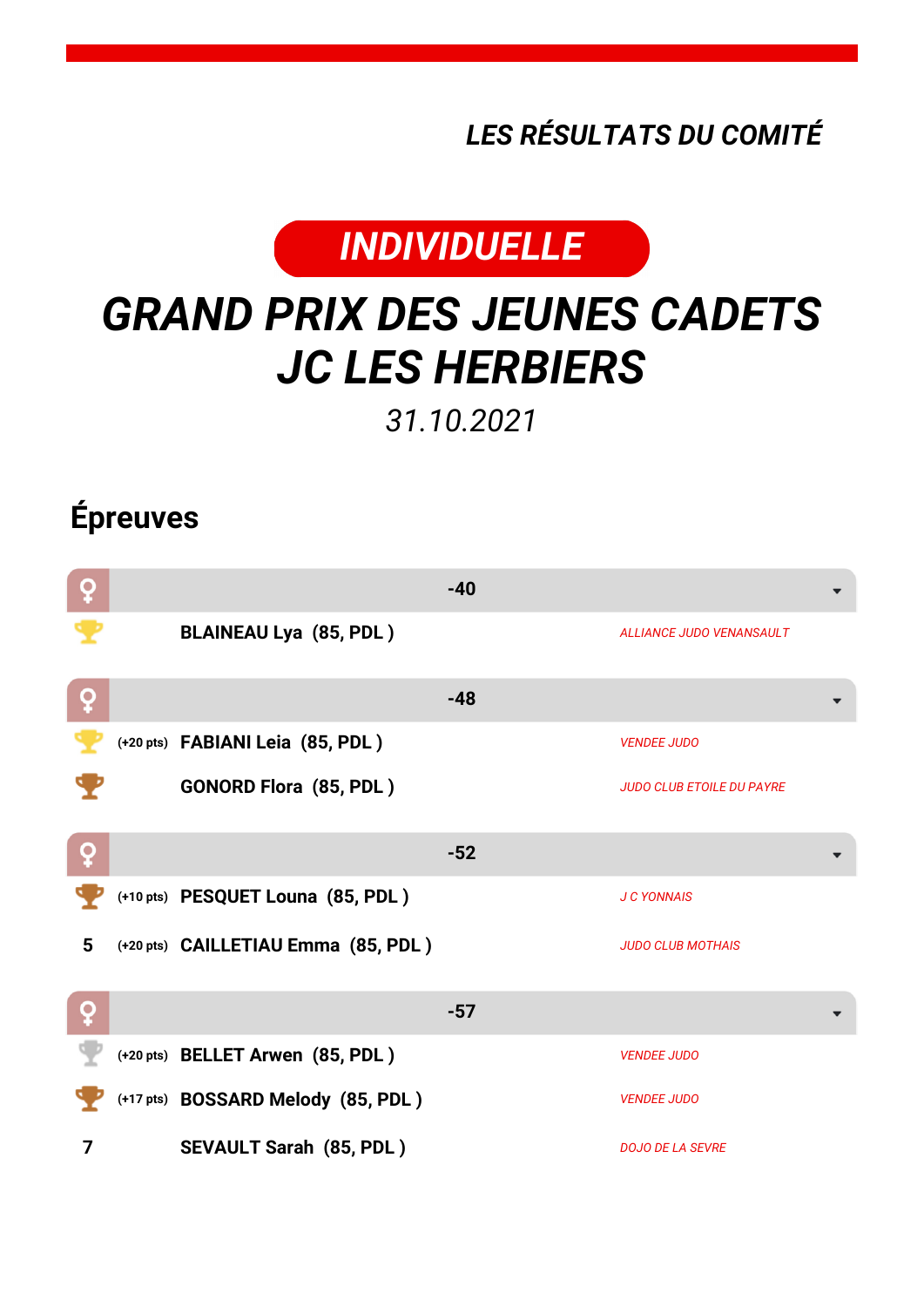| <b>NC</b>    | <b>BURGAUD Emeline (85, PDL)</b>      | <b>JUDO COTE DE LUMIERE</b>       |
|--------------|---------------------------------------|-----------------------------------|
| <b>NC</b>    | <b>HERAULT Salome (85, PDL)</b>       | <b>AIZENAY JUDO CLUB</b>          |
| ò            | $-63$                                 |                                   |
|              | <b>BELLOUIN Capucine (85, PDL)</b>    | <b>VENDEE JUDO</b>                |
| 7            | <b>BOUNAUDET Leonie (85, PDL)</b>     | <b>UNION JUDO LITTORAL VENDEE</b> |
| 7            | <b>SAURET Tanya (85, PDL)</b>         | <b>LA FERRIERE JUDO</b>           |
| ò            | $-70$                                 |                                   |
|              | VERNIS Lola (85, PDL)                 | <b>JUDO COTE DE LUMIERE</b>       |
| ර            | $-46$                                 |                                   |
| <b>NC</b>    | <b>BOUFANAIS Loan (85, PDL)</b>       | <b>UNION JUDO LITTORAL VENDEE</b> |
| $\mathbf{Q}$ | $-50$                                 |                                   |
| <b>NC</b>    | <b>COLLAS Luan (85, PDL)</b>          | <b>PASS YON JUDO</b>              |
| <b>NC</b>    | <b>ELMOURZAIEV Khassour (85, PDL)</b> | <b>J C YONNAIS</b>                |
| σ            | $-55$                                 |                                   |
|              | (+20 pts) GUIDAL Enzo (85, PDL)       | <b>PASS YON JUDO</b>              |
|              | (+10 pts) MENARD Titouan (85, PDL)    | <b>LA FERRIERE JUDO</b>           |
| <b>NC</b>    | <b>ALAIN Baptiste (85, PDL)</b>       | <b>JC MAREUILLAIS</b>             |
| <b>NC</b>    | <b>AUDUREAU Pierre (85, PDL)</b>      | <b>2 LAYS JUDO CHANTONNAY</b>     |
| <b>NC</b>    | <b>CREPELAIS Marius (85, PDL)</b>     | AIZENAY JUDO CLUB                 |
| <b>NC</b>    | <b>GOURAUD Romain (85, PDL)</b>       | <b>VENDEE JUDO</b>                |
| <b>NC</b>    | <b>GUERINEAU Maxime (85, PDL)</b>     | <b>AIZENAY JUDO CLUB</b>          |
| <b>NC</b>    | L HOURS Eliott (85, PDL)              | <b>JUDO COTE DE LUMIERE</b>       |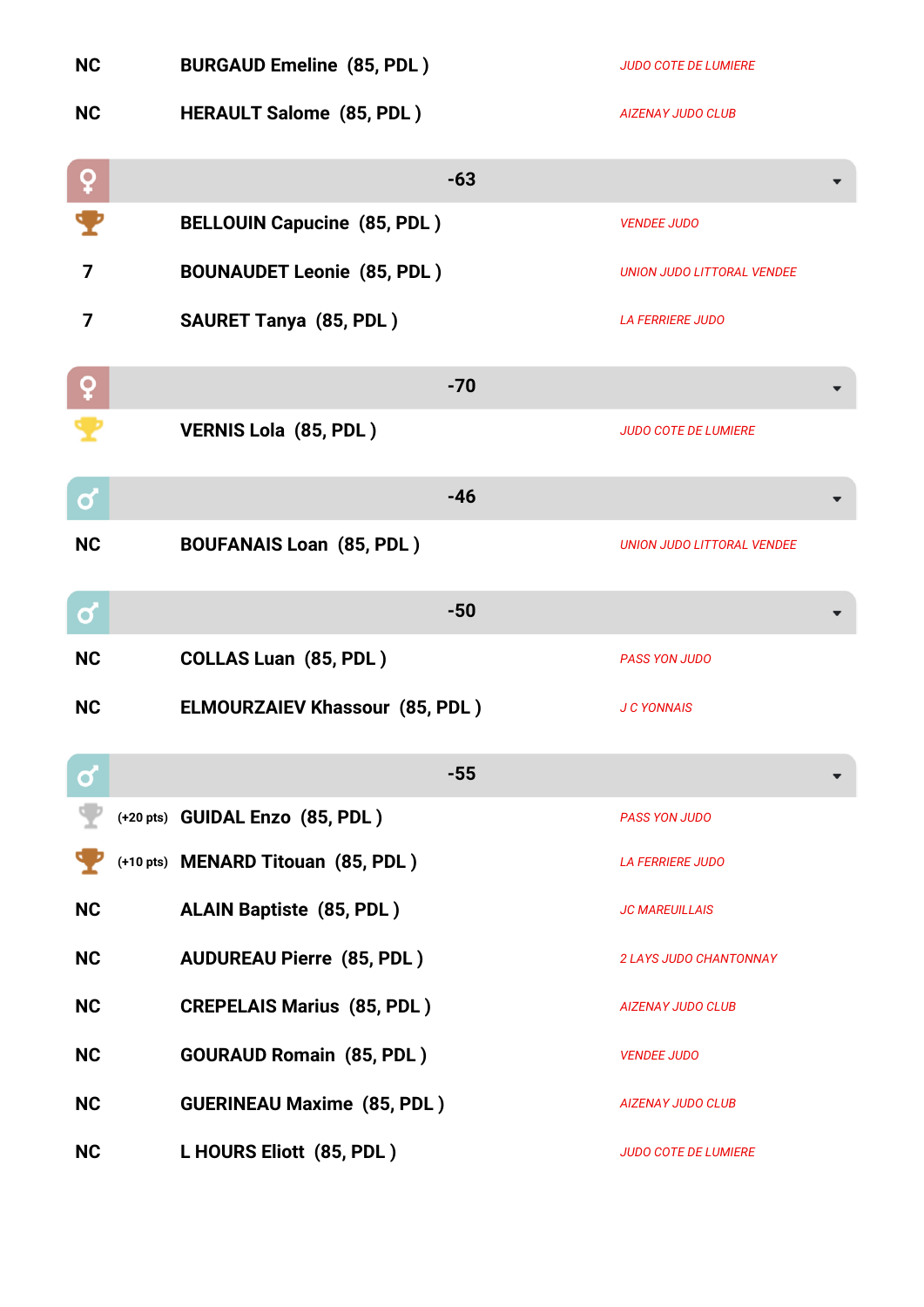| <b>NC</b>    |            | <b>NORET Yanis (85, PDL)</b>             | <b>AIZENAY JUDO CLUB</b>             |
|--------------|------------|------------------------------------------|--------------------------------------|
| <b>NC</b>    |            | <b>TAR-CAILLAUD Matheo (85, PDL)</b>     | <b>J C YONNAIS</b>                   |
| <b>NC</b>    |            | <b>VIVIEN Pierre (85, PDL)</b>           | <b>2 LAYS JUDO CHANTONNAY</b>        |
| σ            |            | $-60$                                    |                                      |
| <b>NC</b>    | $(+7$ pts) | <b>GOURAUD Tino (85, PDL)</b>            | <b>PASS YON JUDO</b>                 |
| <b>NC</b>    |            | <b>KARAR Miloud (85, PDL)</b>            | <b>J C YONNAIS</b>                   |
| <b>NC</b>    |            | <b>SALLE Raphael (85, PDL)</b>           | <b>J C YONNAIS</b>                   |
| <b>NC</b>    |            | <b>TRICOIRE Simon (85, PDL)</b>          | <b>PASS YON JUDO</b>                 |
| $\mathbf{Q}$ |            | $-66$                                    |                                      |
|              |            | (+44 pts) BELLOUIN Arthur (85, PDL)      | <b>VENDEE JUDO</b>                   |
|              |            | (+37 pts) KOZURA Liam (85, PDL)          | <b>JUDO COTE DE LUMIERE</b>          |
|              |            | (+20 pts) RADOUX Thomas (85, PDL)        | <b>AIZENAY JUDO CLUB</b>             |
| 5            |            | (+20 pts) ECREMENT Antoine (85, PDL)     | <b>J C YONNAIS</b>                   |
| <b>NC</b>    |            | <b>BENOIT Willem (85, PDL)</b>           | <b>JUDO CLUB DE FALLERON</b>         |
| <b>NC</b>    |            | <b>BETARD Nolan (85, PDL)</b>            | JUDO JUJITSU CLUB POUZAUGEAIS        |
| <b>NC</b>    |            | <b>BROCHARD Leon (85, PDL)</b>           | <b>JUDO CLUB LES HERBIERS</b>        |
| <b>NC</b>    |            | (+10 pts) DAVID THOURAINE Mael (85, PDL) | <b>JUDO CLUB FULGENTAIS</b>          |
| <b>NC</b>    |            | DELAPRE Yael (85, PDL)                   | <b>JUDO JUJITSU CLUB POUZAUGEAIS</b> |
| <b>NC</b>    |            | <b>DESTRAY Lohan (85, PDL)</b>           | <b>VENDEE JUDO</b>                   |
| <b>NC</b>    |            | (+30 pts) GUERNIER Manoah (85, PDL)      | <b>JUDO CLUB MOTHAIS</b>             |
| σ            |            | $-73$                                    |                                      |
|              |            | (+40 pts) MICOU - MICHEL Dylan (85, PDL) | <b>J C YONNAIS</b>                   |
|              |            | (+10 pts) DEMAREZ Leo (85, PDL)          | <b>VENDEE JUDO</b>                   |